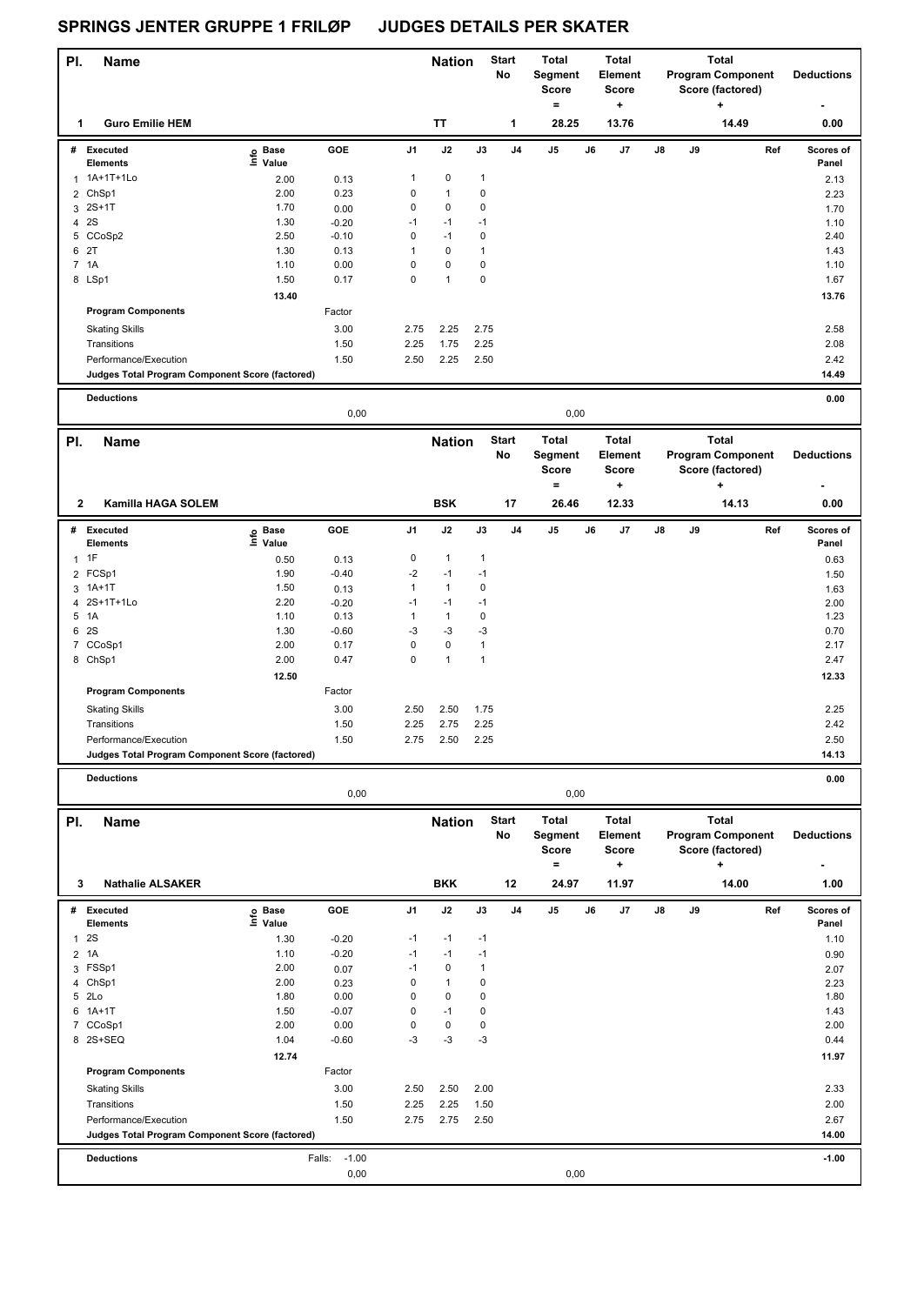Skating Skills 2.00 2.00 2.50

Factor

| PI.            | <b>Name</b>                                     |                              |         |                | <b>Nation</b> |             | <b>Start</b>              | <b>Total</b>                            |    | <b>Total</b>                            |               |    | <b>Total</b>                                                 |     |                    |
|----------------|-------------------------------------------------|------------------------------|---------|----------------|---------------|-------------|---------------------------|-----------------------------------------|----|-----------------------------------------|---------------|----|--------------------------------------------------------------|-----|--------------------|
|                |                                                 |                              |         |                |               |             | <b>No</b>                 | Segment<br><b>Score</b>                 |    | Element<br><b>Score</b>                 |               |    | <b>Program Component</b><br>Score (factored)                 |     | <b>Deductions</b>  |
|                |                                                 |                              |         |                |               |             |                           | $\equiv$                                |    | ۰.                                      |               |    | +                                                            |     |                    |
| 4              | <b>Martha ANDERLIK</b>                          |                              |         |                | <b>BKK</b>    |             | 9                         | 22.70                                   |    | 11.20                                   |               |    | 11.50                                                        |     | 0.00               |
| #              | <b>Executed</b><br><b>Elements</b>              | o Base<br>Ξ.<br>Value        | GOE     | J1             | J2            | J3          | J <sub>4</sub>            | J <sub>5</sub>                          | J6 | J7                                      | J8            | J9 |                                                              | Ref | Scores of<br>Panel |
| $\mathbf{1}$   | $2S+1T$                                         | 1.70                         | $-0.13$ | $-1$           | $\pmb{0}$     | $-1$        |                           |                                         |    |                                         |               |    |                                                              |     | 1.57               |
| $\overline{2}$ | 1Lz                                             | 0.60                         | 0.00    | $\pmb{0}$      | $\mathbf 0$   | 0           |                           |                                         |    |                                         |               |    |                                                              |     | 0.60               |
|                | 3 CCoSp1                                        | 2.00                         | $-0.40$ | $-2$           | $-1$          | $-1$        |                           |                                         |    |                                         |               |    |                                                              |     | 1.60               |
| 4              | $1A+1T$                                         | 1.50                         | 0.00    | $\mathbf 0$    | $\mathbf 0$   | $\pmb{0}$   |                           |                                         |    |                                         |               |    |                                                              |     | 1.50               |
| 5              | 2S                                              | 1.30                         | 0.00    | $\mathbf 0$    | $\mathbf 0$   | 0           |                           |                                         |    |                                         |               |    |                                                              |     | 1.30               |
| 6              | ChSp1                                           | 2.00                         | 0.23    | $\mathbf 0$    | $\mathbf{1}$  | $\mathbf 0$ |                           |                                         |    |                                         |               |    |                                                              |     | 2.23               |
|                | 7 1A                                            | 1.10                         | 0.00    | $\pmb{0}$      | 0             | 0           |                           |                                         |    |                                         |               |    |                                                              |     | 1.10               |
|                | 8 FSSp1                                         | 2.00                         | $-0.70$ | $-3$           | $-2$          | $-2$        |                           |                                         |    |                                         |               |    |                                                              |     | 1.30               |
|                |                                                 | 12.20                        |         |                |               |             |                           |                                         |    |                                         |               |    |                                                              |     | 11.20              |
|                | <b>Program Components</b>                       |                              | Factor  |                |               |             |                           |                                         |    |                                         |               |    |                                                              |     |                    |
|                | <b>Skating Skills</b>                           |                              | 3.00    | 2.00           | 2.00          | 1.25        |                           |                                         |    |                                         |               |    |                                                              |     | 1.75               |
|                | Transitions                                     |                              | 1.50    | 1.75           | 2.50          | 1.25        |                           |                                         |    |                                         |               |    |                                                              |     | 1.83               |
|                | Performance/Execution                           |                              | 1.50    | 2.50           | 2.50          | 2.00        |                           |                                         |    |                                         |               |    |                                                              |     | 2.33               |
|                | Judges Total Program Component Score (factored) |                              |         |                |               |             |                           |                                         |    |                                         |               |    |                                                              |     | 11.50              |
|                |                                                 |                              |         |                |               |             |                           |                                         |    |                                         |               |    |                                                              |     |                    |
|                | <b>Deductions</b>                               |                              |         |                |               |             |                           |                                         |    |                                         |               |    |                                                              |     | 0.00               |
|                |                                                 |                              | 0,00    |                |               |             |                           | 0,00                                    |    |                                         |               |    |                                                              |     |                    |
| PI.            | <b>Name</b>                                     |                              |         |                | <b>Nation</b> |             | <b>Start</b><br><b>No</b> | <b>Total</b><br>Segment<br><b>Score</b> |    | <b>Total</b><br>Element<br><b>Score</b> |               |    | <b>Total</b><br><b>Program Component</b><br>Score (factored) |     | <b>Deductions</b>  |
|                |                                                 |                              |         |                |               |             |                           | $\equiv$                                |    | ۰.                                      |               |    | ÷                                                            |     |                    |
| 5              |                                                 |                              |         |                | <b>OSK</b>    |             | 14                        | 22.15                                   |    | 9.77                                    |               |    | 13.38                                                        |     | 1.00               |
|                | <b>Emily NATHAN</b>                             |                              |         |                |               |             |                           |                                         |    |                                         |               |    |                                                              |     |                    |
|                | # Executed<br><b>Elements</b>                   | <b>Base</b><br>lnfo<br>Value | GOE     | J <sub>1</sub> | J2            | J3          | J <sub>4</sub>            | J <sub>5</sub>                          | J6 | J <sub>7</sub>                          | $\mathsf{J}8$ | J9 |                                                              | Ref | Scores of<br>Panel |
| $\mathbf{1}$   | 1A                                              | 1.10                         | $-0.20$ | $-1$           | $-1$          | $-1$        |                           |                                         |    |                                         |               |    |                                                              |     | 0.90               |

 1Lz+1A+1T+SEQ e 1.36 -0.33 -2 -1 -2 1.03 2S+SEQ 1.04 -0.33 -1 -3 -1 0.71 CCoSp1 2.00 -0.20 -1 0 -1 1.80 ChSp1 2.00 0.23 0 1 0 2.23  $6 \t2S$  1.30  $-0.60$   $-3$   $-3$   $-3$   $-3$   $-3$   $-3$   $-1$   $-1$   $0.70$  LSp1 1.50 0.33 0 1 1 1.83 1Lz 0.60 -0.03 0 0 -1 0.57

Transitions 1.50 1.75 2.25 2.00 2.00 Performance/Execution 2.50 2.58 2.50 2.75 2.50 2.75 2.50 2.58 2.58 2.58 2.58 2.58

**Judges Total Program Component Score (factored) 13.38**

0,00 0,00

 **10.90 9.77**

3.00 2.17

**Deductions** Falls: -1.00 **-1.00**

**Program Components** 

 e Jump take off with wrong edge **Name Deductions - Nation Start** Total **Segment Score = Total Element Score + Total Program Component Score (factored) + PI.** Name **Start PI.** Nation Start **No # Executed Elements Base Value GOE J1 J2 J3 J4 J5 J6 J7 J8 J9 Scores of Panel** 1 1 2S+1T<br>2 2Lo< 1.70 0.00 0 0 0 0 2 2Lo< 1.30 -0.90 -3 -3 -3 **Ref**  2S+1T 1.70 **Info 6 Victoria GRANDAHL SSK 2 21.96 10.57 12.39 1.00** 2 2Lo< 1.30 -0.90 -3 -3 -3 0.40  $3 \text{ LSp1}$  1.10  $1.50$   $-0.40$   $-2$   $-1$   $-1$ 4 ChSp1 2.00 -0.50 -1 -1 -1 1.50 5 1A 1.03 -0.07 -1 0 0 6 2S 1.30 -0.13 0 -1 -1 1.17 7 1Lz+1Lo+1Lo 1.60 0.00 0 0 0 1.60 8 CCoSp1 2.00 0.07 -1 1 0 2.07  **12.50** 10.57 **Program Components**  Skating Skills 2.00 2.50 2.75 Factor 3.00 2.42 Transitions 1.50 1.50 1.25 1.75 1.50 Performance/Execution 1.50 2.00 1.75 2.00 1.92 **Deductions** Falls: -1.00 **-1.00 Judges Total Program Component Score (factored) 12.39** 0,00 0,00

< Under-rotated jump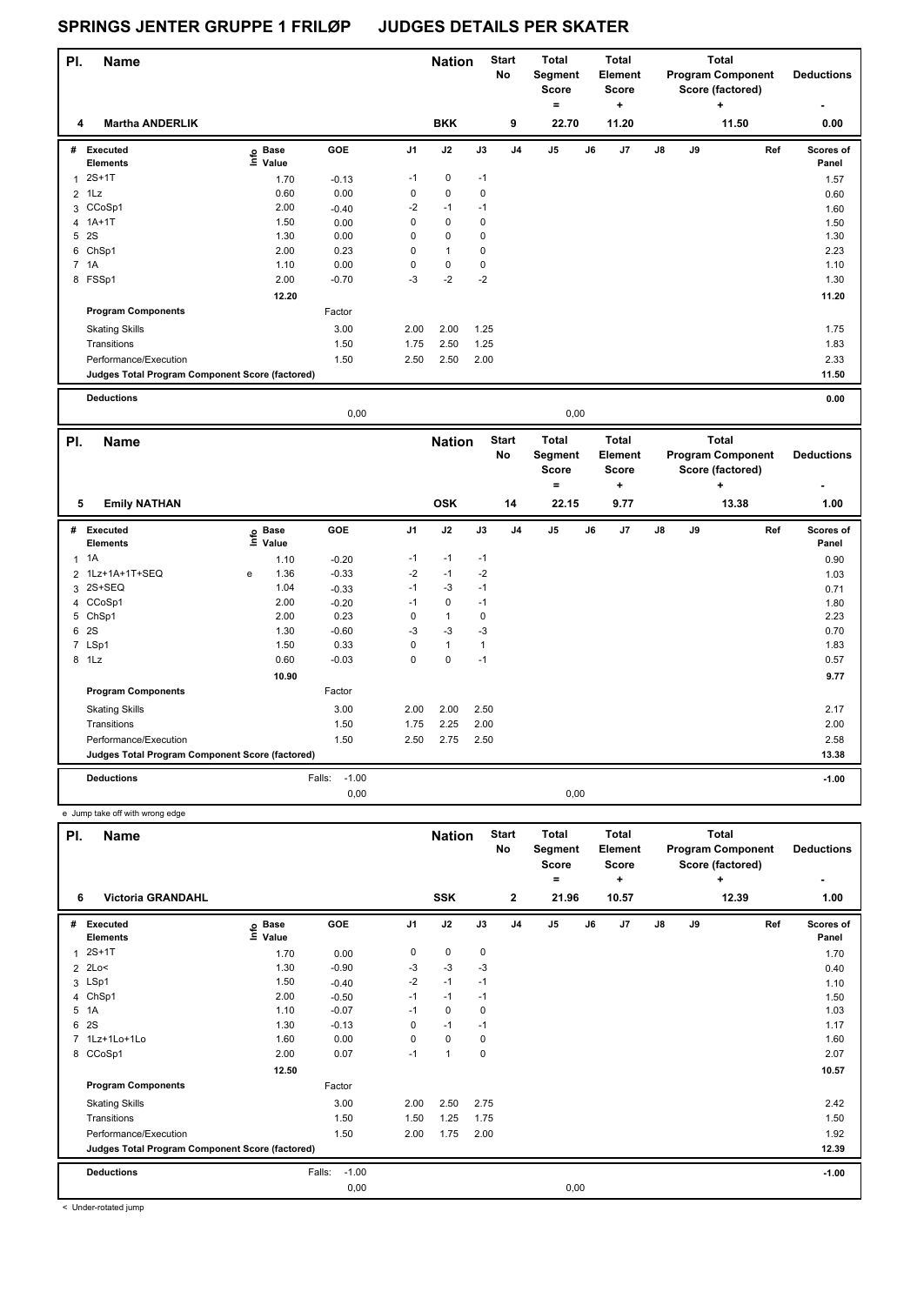| PI. | <b>Name</b>                                     |   |                   |            |             | <b>Nation</b> |             | <b>Start</b><br>No | Total<br>Segment<br><b>Score</b><br>۰ |      | <b>Total</b><br>Element<br>Score<br>٠ |               |    | <b>Total</b><br><b>Program Component</b><br>Score (factored)<br>٠ | <b>Deductions</b>  |
|-----|-------------------------------------------------|---|-------------------|------------|-------------|---------------|-------------|--------------------|---------------------------------------|------|---------------------------------------|---------------|----|-------------------------------------------------------------------|--------------------|
| 7   | <b>Helene THORIN</b>                            |   |                   |            |             | <b>OSK</b>    |             | 5                  | 21.94                                 |      | 10.80                                 |               |    | 11.14                                                             | 0.00               |
| #   | Executed<br><b>Elements</b>                     |   | e Base<br>⊆ Value | <b>GOE</b> | J1          | J2            | J3          | J <sub>4</sub>     | $\mathsf{J}5$                         | J6   | J7                                    | $\mathsf{J}8$ | J9 | Ref                                                               | Scores of<br>Panel |
| 1   | $1A+1T$                                         |   | 1.50              | 0.00       | $\mathbf 0$ | $\mathbf 0$   | $\mathbf 0$ |                    |                                       |      |                                       |               |    |                                                                   | 1.50               |
|     | 2 CCoSp2                                        |   | 2.50              | $-0.20$    | $-1$        | 0             | $-1$        |                    |                                       |      |                                       |               |    |                                                                   | 2.30               |
|     | 3 1Lz+1Lo+1T                                    | e | 1.50              | $-0.20$    | $-2$        | $-2$          | $-2$        |                    |                                       |      |                                       |               |    |                                                                   | 1.30               |
| 4   | 2S                                              |   | 1.30              | $-0.13$    | $-1$        | $\mathbf 0$   | $-1$        |                    |                                       |      |                                       |               |    |                                                                   | 1.17               |
|     | 5 ChSt1                                         |   | 2.00              | $-0.17$    | $-1$        | 0             | 0           |                    |                                       |      |                                       |               |    |                                                                   | 1.83               |
| 6   | 1A                                              |   | 1.10              | 0.00       | 0           | $\mathbf 0$   | 0           |                    |                                       |      |                                       |               |    |                                                                   | 1.10               |
|     | 7 1F                                            |   | 0.50              | 0.00       | 0           | $\mathbf 0$   | 0           |                    |                                       |      |                                       |               |    |                                                                   | 0.50               |
|     | 8 LSp1                                          |   | 1.50              | $-0.40$    | $-2$        | $-1$          | $-1$        |                    |                                       |      |                                       |               |    |                                                                   | 1.10               |
|     |                                                 |   | 11.90             |            |             |               |             |                    |                                       |      |                                       |               |    |                                                                   | 10.80              |
|     | <b>Program Components</b>                       |   |                   | Factor     |             |               |             |                    |                                       |      |                                       |               |    |                                                                   |                    |
|     | <b>Skating Skills</b>                           |   |                   | 3.00       | 2.25        | 2.25          | 1.50        |                    |                                       |      |                                       |               |    |                                                                   | 2.00               |
|     | Transitions                                     |   |                   | 1.50       | 1.50        | 2.00          | 1.75        |                    |                                       |      |                                       |               |    |                                                                   | 1.75               |
|     | Performance/Execution                           |   |                   | 1.50       | 1.75        | 1.75          | 1.50        |                    |                                       |      |                                       |               |    |                                                                   | 1.67               |
|     | Judges Total Program Component Score (factored) |   |                   |            |             |               |             |                    |                                       |      |                                       |               |    |                                                                   | 11.14              |
|     | <b>Deductions</b>                               |   |                   |            |             |               |             |                    |                                       |      |                                       |               |    |                                                                   | 0.00               |
|     |                                                 |   |                   | 0.00       |             |               |             |                    |                                       | 0,00 |                                       |               |    |                                                                   |                    |

e Jump take off with wrong edge

| PI.            | <b>Name</b>                                     |                                  |                   |                | <b>Nation</b>  |                | <b>Start</b><br><b>No</b> | <b>Total</b><br>Segment<br><b>Score</b><br>$=$ |    | Total<br>Element<br><b>Score</b><br>+ |               |    | <b>Total</b><br><b>Program Component</b><br>Score (factored)<br>$\ddot{}$ | <b>Deductions</b>  |
|----------------|-------------------------------------------------|----------------------------------|-------------------|----------------|----------------|----------------|---------------------------|------------------------------------------------|----|---------------------------------------|---------------|----|---------------------------------------------------------------------------|--------------------|
| 8              | Line OMLI-MOE                                   |                                  |                   |                | <b>BSK</b>     |                | 16                        | 19.76                                          |    | 9.89                                  |               |    | 10.87                                                                     | 1.00               |
| #              | <b>Executed</b><br><b>Elements</b>              | <b>Base</b><br>e Base<br>⊆ Value | GOE               | J <sub>1</sub> | J2             | J3             | J <sub>4</sub>            | J <sub>5</sub>                                 | J6 | J <sub>7</sub>                        | $\mathsf{J}8$ | J9 | Ref                                                                       | Scores of<br>Panel |
| $\mathbf{1}$   | LSp1                                            | 1.50                             | 0.50              | 1              | $\overline{1}$ | $\overline{1}$ |                           |                                                |    |                                       |               |    |                                                                           | 2.00               |
|                | 2 1A                                            | 1.10                             | $-0.13$           | 0              | $-1$           | $-1$           |                           |                                                |    |                                       |               |    |                                                                           | 0.97               |
| 3              | 2S                                              | 1.30                             | $-0.27$           | $-2$           | $-1$           | $-1$           |                           |                                                |    |                                       |               |    |                                                                           | 1.03               |
| 4              | ChSp1                                           | 2.00                             | $-0.50$           | $-1$           | $-1$           | $-1$           |                           |                                                |    |                                       |               |    |                                                                           | 1.50               |
| 5              | $1F+2Lo<<$                                      | 1.00                             | $-0.30$           | $-3$           | $-3$           | $-3$           |                           |                                                |    |                                       |               |    |                                                                           | 0.70               |
| 6              | 1Lz+1A+SEQ                                      | 1.36                             | $-0.47$           | $-3$           | $-2$           | $-2$           |                           |                                                |    |                                       |               |    |                                                                           | 0.89               |
| $\overline{7}$ | CCoSp1                                          | 2.00                             | $-0.10$           | $-1$           | 0              | 0              |                           |                                                |    |                                       |               |    |                                                                           | 1.90               |
|                | 8 2Lo                                           | 1.80                             | $-0.90$           | $-3$           | $-3$           | $-3$           |                           |                                                |    |                                       |               |    |                                                                           | 0.90               |
|                |                                                 | 12.06                            |                   |                |                |                |                           |                                                |    |                                       |               |    |                                                                           | 9.89               |
|                | <b>Program Components</b>                       |                                  | Factor            |                |                |                |                           |                                                |    |                                       |               |    |                                                                           |                    |
|                | <b>Skating Skills</b>                           |                                  | 3.00              | 1.75           | 2.00           | 1.75           |                           |                                                |    |                                       |               |    |                                                                           | 1.83               |
|                | Transitions                                     |                                  | 1.50              | 1.50           | 2.25           | 1.75           |                           |                                                |    |                                       |               |    |                                                                           | 1.83               |
|                | Performance/Execution                           |                                  | 1.50              | 1.75           | 2.00           | 1.50           |                           |                                                |    |                                       |               |    |                                                                           | 1.75               |
|                | Judges Total Program Component Score (factored) |                                  |                   |                |                |                |                           |                                                |    |                                       |               |    |                                                                           | 10.87              |
|                | <b>Deductions</b>                               |                                  | $-1.00$<br>Falls: |                |                |                |                           |                                                |    |                                       |               |    |                                                                           | $-1.00$            |
|                |                                                 |                                  | 0,00              |                |                |                |                           | 0,00                                           |    |                                       |               |    |                                                                           |                    |

| << Downgraded jump |
|--------------------|

| PI.            | <b>Name</b>                                     |                   |                   |                | <b>Nation</b> |              | <b>Start</b><br>No | <b>Total</b><br>Segment<br><b>Score</b><br>۰ |    | <b>Total</b><br>Element<br><b>Score</b><br>٠ |               |    | Total<br><b>Program Component</b><br>Score (factored)<br>$\ddot{}$ | <b>Deductions</b>         |
|----------------|-------------------------------------------------|-------------------|-------------------|----------------|---------------|--------------|--------------------|----------------------------------------------|----|----------------------------------------------|---------------|----|--------------------------------------------------------------------|---------------------------|
| 9              | Kaja MIKKELSEN                                  |                   |                   |                | <b>RKK</b>    |              | 3                  | 19.67                                        |    | 9.30                                         |               |    | 11.37                                                              | 1.00                      |
| #              | <b>Executed</b><br><b>Elements</b>              | e Base<br>⊑ Value | <b>GOE</b>        | J <sub>1</sub> | J2            | J3           | J <sub>4</sub>     | J <sub>5</sub>                               | J6 | J7                                           | $\mathsf{J}8$ | J9 | Ref                                                                | <b>Scores of</b><br>Panel |
| 1              | 1A                                              | 1.10              | 0.00              | 0              | $\pmb{0}$     | 0            |                    |                                              |    |                                              |               |    |                                                                    | 1.10                      |
|                | 2 1A<+1Lo                                       | 1.30              | $-0.27$           | $-1$           | $-2$          | $-1$         |                    |                                              |    |                                              |               |    |                                                                    | 1.03                      |
| 3              | 1F+1Lo+1Lo                                      | 1.50              | 0.00              | 0              | $\mathbf 0$   | 0            |                    |                                              |    |                                              |               |    |                                                                    | 1.50                      |
|                | 4 ChSp1                                         | 2.00              | 0.47              | 0              | $\mathbf{1}$  | $\mathbf{1}$ |                    |                                              |    |                                              |               |    |                                                                    | 2.47                      |
| 5              | 2S <                                            | 0.40              | $-0.30$           | -3             | -3            | -3           |                    |                                              |    |                                              |               |    |                                                                    | 0.10                      |
| 6              | CCoSp1                                          | 2.00              | $-0.20$           | $-2$           | $\mathbf 0$   | 0            |                    |                                              |    |                                              |               |    |                                                                    | 1.80                      |
| $\overline{7}$ | 1F                                              | 0.50              | 0.00              | 0              | 0             | 0            |                    |                                              |    |                                              |               |    |                                                                    | 0.50                      |
|                | 8 LSp1                                          | 1.50              | $-0.70$           | $-2$           | $-3$          | $-2$         |                    |                                              |    |                                              |               |    |                                                                    | 0.80                      |
|                |                                                 | 10.30             |                   |                |               |              |                    |                                              |    |                                              |               |    |                                                                    | 9.30                      |
|                | <b>Program Components</b>                       |                   | Factor            |                |               |              |                    |                                              |    |                                              |               |    |                                                                    |                           |
|                | <b>Skating Skills</b>                           |                   | 3.00              | 2.25           | 2.00          | 1.75         |                    |                                              |    |                                              |               |    |                                                                    | 2.00                      |
|                | Transitions                                     |                   | 1.50              | 1.25           | 1.50          | 1.75         |                    |                                              |    |                                              |               |    |                                                                    | 1.50                      |
|                | Performance/Execution                           |                   | 1.50              | 1.75           | 2.25          | 2.25         |                    |                                              |    |                                              |               |    |                                                                    | 2.08                      |
|                | Judges Total Program Component Score (factored) |                   |                   |                |               |              |                    |                                              |    |                                              |               |    |                                                                    | 11.37                     |
|                | <b>Deductions</b>                               |                   | $-1.00$<br>Falls: |                |               |              |                    |                                              |    |                                              |               |    |                                                                    | $-1.00$                   |
|                |                                                 |                   | 0,00              |                |               |              |                    | 0,00                                         |    |                                              |               |    |                                                                    |                           |

< Under-rotated jump << Downgraded jump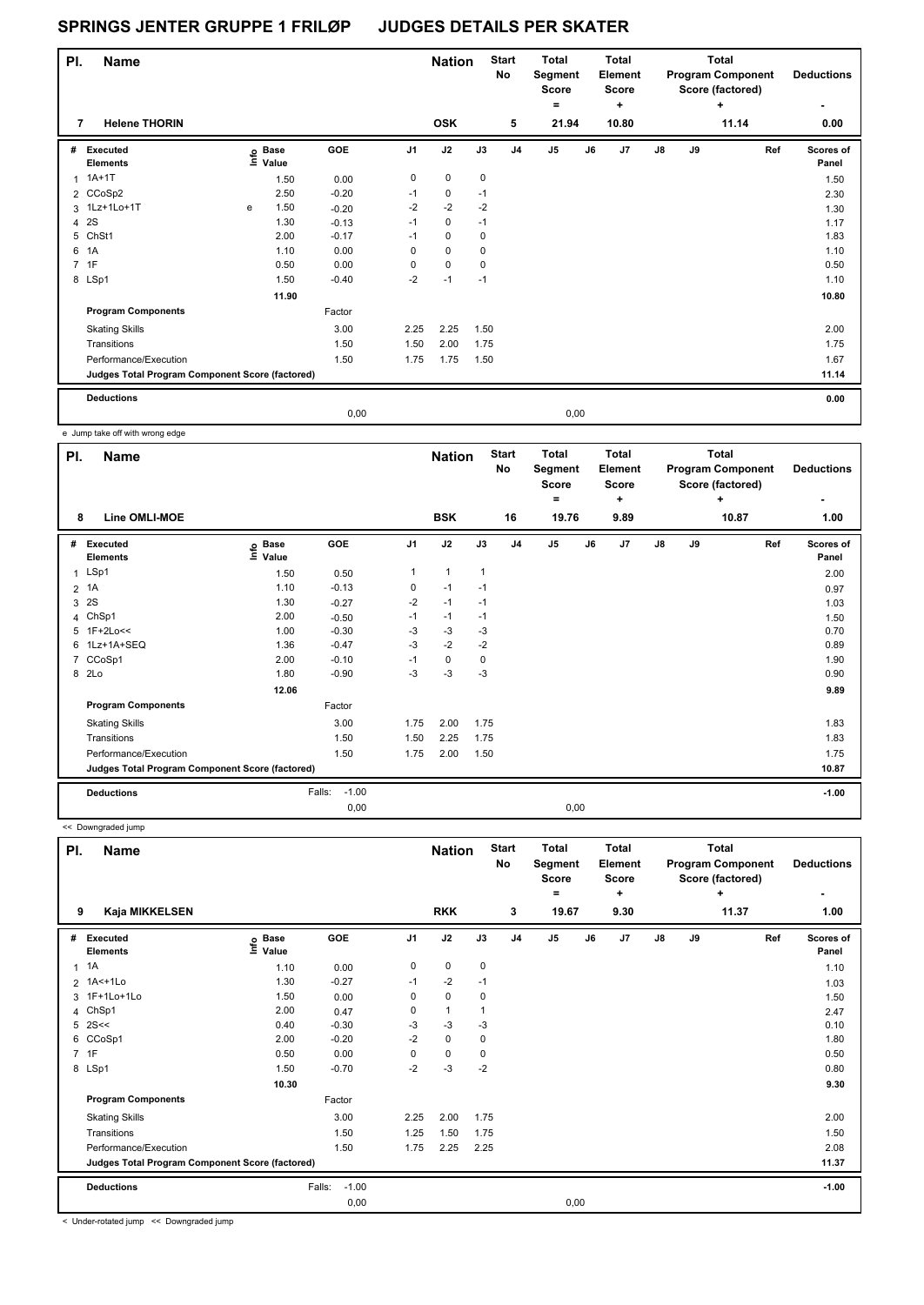| PI.            | <b>Name</b>                                     |                              |         |                          | <b>Nation</b>            |                          | <b>Start</b><br>No | Total<br>Segment<br>Score<br>۰ |      | Total<br>Element<br><b>Score</b><br>٠ |               |    | <b>Total</b><br><b>Program Component</b><br>Score (factored)<br>٠ | <b>Deductions</b>  |
|----------------|-------------------------------------------------|------------------------------|---------|--------------------------|--------------------------|--------------------------|--------------------|--------------------------------|------|---------------------------------------|---------------|----|-------------------------------------------------------------------|--------------------|
| 10             | Ella ROLL-LUND                                  |                              |         |                          | <b>BSK</b>               |                          | 10                 | 19.55                          |      | 7.80                                  |               |    | 11.75                                                             | 0.00               |
| #              | Executed<br><b>Elements</b>                     | <b>Base</b><br>١nfo<br>Value | GOE     | J <sub>1</sub>           | J2                       | J3                       | J <sub>4</sub>     | J5                             | J6   | J <sub>7</sub>                        | $\mathsf{J}8$ | J9 | Ref                                                               | Scores of<br>Panel |
|                | 1 1Lz+1Lo+1Lo                                   | 1.60                         | 0.00    | 0                        | 0                        | 0                        |                    |                                |      |                                       |               |    |                                                                   | 1.60               |
| $\overline{2}$ | 1Lo                                             | 0.50                         | 0.00    | 0                        | 0                        | 0                        |                    |                                |      |                                       |               |    |                                                                   | 0.50               |
|                | $3$ 1A $\leq$                                   | 0.00                         | 0.00    | $\overline{\phantom{a}}$ | $\overline{\phantom{a}}$ | $\overline{\phantom{a}}$ |                    |                                |      |                                       |               |    |                                                                   | 0.00               |
| 4              | CCoSp1                                          | 2.00                         | 0.00    | 0                        | 0                        | 0                        |                    |                                |      |                                       |               |    |                                                                   | 2.00               |
| 5              | 1F                                              | 0.50                         | 0.00    | 0                        | 0                        | 0                        |                    |                                |      |                                       |               |    |                                                                   | 0.50               |
|                | 6 LSp1                                          | 1.50                         | $-0.80$ | $-2$                     | $-3$                     | $-3$                     |                    |                                |      |                                       |               |    |                                                                   | 0.70               |
| 7              | ChSp1                                           | 2.00                         | $-0.50$ | $-1$                     | $-1$                     | $-1$                     |                    |                                |      |                                       |               |    |                                                                   | 1.50               |
|                | 8 1Lo+1Lo                                       | 1.00                         | 0.00    | 0                        | 0                        | 0                        |                    |                                |      |                                       |               |    |                                                                   | 1.00               |
|                |                                                 | 9.10                         |         |                          |                          |                          |                    |                                |      |                                       |               |    |                                                                   | 7.80               |
|                | <b>Program Components</b>                       |                              | Factor  |                          |                          |                          |                    |                                |      |                                       |               |    |                                                                   |                    |
|                | <b>Skating Skills</b>                           |                              | 3.00    | 2.50                     | 1.75                     | 1.75                     |                    |                                |      |                                       |               |    |                                                                   | 2.00               |
|                | Transitions                                     |                              | 1.50    | 1.75                     | 2.00                     | 1.50                     |                    |                                |      |                                       |               |    |                                                                   | 1.75               |
|                | Performance/Execution                           |                              | 1.50    | 2.25                     | 2.50                     | 1.50                     |                    |                                |      |                                       |               |    |                                                                   | 2.08               |
|                | Judges Total Program Component Score (factored) |                              |         |                          |                          |                          |                    |                                |      |                                       |               |    |                                                                   | 11.75              |
|                | <b>Deductions</b>                               |                              |         |                          |                          |                          |                    |                                |      |                                       |               |    |                                                                   | 0.00               |
|                |                                                 |                              | 0,00    |                          |                          |                          |                    |                                | 0,00 |                                       |               |    |                                                                   |                    |

<< Downgraded jump

| PI.            | <b>Name</b>                                     |                            |            |                | <b>Nation</b> |              | <b>Start</b><br>No | <b>Total</b><br>Segment<br><b>Score</b><br>$=$ |    | Total<br>Element<br><b>Score</b><br>٠ |               |    | <b>Total</b><br><b>Program Component</b><br>Score (factored)<br>÷ | <b>Deductions</b><br>٠ |
|----------------|-------------------------------------------------|----------------------------|------------|----------------|---------------|--------------|--------------------|------------------------------------------------|----|---------------------------------------|---------------|----|-------------------------------------------------------------------|------------------------|
| 11             | <b>Helle UNDRUM</b>                             |                            |            |                | <b>TT</b>     |              | 6                  | 18.71                                          |    | 7.46                                  |               |    | 11.25                                                             | 0.00                   |
| #              | <b>Executed</b><br><b>Elements</b>              | e Base<br>E Value<br>Value | <b>GOE</b> | J <sub>1</sub> | J2            | J3           | J <sub>4</sub>     | J <sub>5</sub>                                 | J6 | J7                                    | $\mathsf{J}8$ | J9 | Ref                                                               | Scores of<br>Panel     |
| $\mathbf{1}$   | 1Lz                                             | 0.60                       | 0.20       | 1              | $\mathbf{1}$  | $\mathbf{1}$ |                    |                                                |    |                                       |               |    |                                                                   | 0.80                   |
| $\overline{2}$ | 1A<<                                            | 0.00                       | 0.00       | ٠              |               |              |                    |                                                |    |                                       |               |    |                                                                   | 0.00                   |
| 3              | CCoSp1                                          | 2.00                       | $-0.60$    | $-2$           | $-2$          | $-2$         |                    |                                                |    |                                       |               |    |                                                                   | 1.40                   |
|                | 4 1Lo+1Lo                                       | 1.00                       | 0.00       | 0              | $\mathbf 0$   | 0            |                    |                                                |    |                                       |               |    |                                                                   | 1.00                   |
|                | 5 1F+1Lo+1T                                     | 1.40                       | 0.00       | 0              | $\pmb{0}$     | 0            |                    |                                                |    |                                       |               |    |                                                                   | 1.40                   |
| 6              | ChSp1                                           | 2.00                       | $-0.67$    | $-2$           | $-1$          | $-1$         |                    |                                                |    |                                       |               |    |                                                                   | 1.33                   |
|                | 7 1F                                            | 0.50                       | 0.13       | 0              | $\mathbf{1}$  |              |                    |                                                |    |                                       |               |    |                                                                   | 0.63                   |
|                | 8 LSp1                                          | 1.50                       | $-0.60$    | $-2$           | $-1$          | $-3$         |                    |                                                |    |                                       |               |    |                                                                   | 0.90                   |
|                |                                                 | 9.00                       |            |                |               |              |                    |                                                |    |                                       |               |    |                                                                   | 7.46                   |
|                | <b>Program Components</b>                       |                            | Factor     |                |               |              |                    |                                                |    |                                       |               |    |                                                                   |                        |
|                | <b>Skating Skills</b>                           |                            | 3.00       | 1.50           | 1.75          | 2.00         |                    |                                                |    |                                       |               |    |                                                                   | 1.75                   |
|                | Transitions                                     |                            | 1.50       | 2.00           | 1.75          | 2.25         |                    |                                                |    |                                       |               |    |                                                                   | 2.00                   |
|                | Performance/Execution                           |                            | 1.50       | 2.00           | 2.00          | 2.00         |                    |                                                |    |                                       |               |    |                                                                   | 2.00                   |
|                | Judges Total Program Component Score (factored) |                            |            |                |               |              |                    |                                                |    |                                       |               |    |                                                                   | 11.25                  |
|                | <b>Deductions</b>                               |                            |            |                |               |              |                    |                                                |    |                                       |               |    |                                                                   | 0.00                   |
|                |                                                 |                            | 0,00       |                |               |              |                    | 0,00                                           |    |                                       |               |    |                                                                   |                        |

<< Downgraded jump

| PI.            | <b>Name</b>                                     |                            |                   |                | <b>Nation</b>            |      | <b>Start</b><br>No | <b>Total</b><br>Segment<br><b>Score</b><br>$\equiv$ |      | Total<br>Element<br>Score<br>٠ |               |    | <b>Total</b><br><b>Program Component</b><br>Score (factored)<br>٠ | <b>Deductions</b>  |
|----------------|-------------------------------------------------|----------------------------|-------------------|----------------|--------------------------|------|--------------------|-----------------------------------------------------|------|--------------------------------|---------------|----|-------------------------------------------------------------------|--------------------|
| 12             | <b>Andrea NILSEN</b>                            |                            |                   |                | <b>BKK</b>               |      | $\overline{7}$     | 17.98                                               |      | 8.97                           |               |    | 10.01                                                             | 1.00               |
| #              | Executed<br><b>Elements</b>                     | e Base<br>E Value<br>Value | <b>GOE</b>        | J <sub>1</sub> | J2                       | J3   | J <sub>4</sub>     | J <sub>5</sub>                                      | J6   | J7                             | $\mathsf{J}8$ | J9 | Ref                                                               | Scores of<br>Panel |
| $\mathbf{1}$   | 2Lo                                             | 1.80                       | $-0.10$           | 0              | 0                        | $-1$ |                    |                                                     |      |                                |               |    |                                                                   | 1.70               |
| $\overline{2}$ | 2S                                              | 1.30                       | $-0.60$           | -3             | $-3$                     | -3   |                    |                                                     |      |                                |               |    |                                                                   | 0.70               |
| 3              | CCoSp1                                          | 2.00                       | $-0.50$           | $-2$           | $-1$                     | $-2$ |                    |                                                     |      |                                |               |    |                                                                   | 1.50               |
| 4              | ChSp1                                           | 2.00                       | $-0.33$           | $-1$           | 0                        | $-1$ |                    |                                                     |      |                                |               |    |                                                                   | 1.67               |
| $5^{\circ}$    | 1A                                              | 1.10                       | $-0.07$           | 0              | $\mathbf 0$              | $-1$ |                    |                                                     |      |                                |               |    |                                                                   | 1.03               |
| 6              | $2Lo+1T$                                        | 2.20                       | $-0.60$           | $-3$           | $-1$                     | $-2$ |                    |                                                     |      |                                |               |    |                                                                   | 1.60               |
|                | 7 FSSp                                          | 0.00                       | 0.00              | ٠              | $\overline{\phantom{a}}$ |      |                    |                                                     |      |                                |               |    |                                                                   | 0.00               |
|                | 8 2S+SEQ                                        | 1.04                       | $-0.27$           | $-1$           | $-1$                     | $-2$ |                    |                                                     |      |                                |               |    |                                                                   | 0.77               |
|                |                                                 | 11.44                      |                   |                |                          |      |                    |                                                     |      |                                |               |    |                                                                   | 8.97               |
|                | <b>Program Components</b>                       |                            | Factor            |                |                          |      |                    |                                                     |      |                                |               |    |                                                                   |                    |
|                | <b>Skating Skills</b>                           |                            | 3.00              | 1.75           | 2.00                     | 1.50 |                    |                                                     |      |                                |               |    |                                                                   | 1.75               |
|                | Transitions                                     |                            | 1.50              | 1.25           | 2.25                     | 1.50 |                    |                                                     |      |                                |               |    |                                                                   | 1.67               |
|                | Performance/Execution                           |                            | 1.50              | 1.25           | 2.00                     | 1.25 |                    |                                                     |      |                                |               |    |                                                                   | 1.50               |
|                | Judges Total Program Component Score (factored) |                            |                   |                |                          |      |                    |                                                     |      |                                |               |    |                                                                   | 10.01              |
|                | <b>Deductions</b>                               |                            | Falls:<br>$-1.00$ |                |                          |      |                    |                                                     |      |                                |               |    |                                                                   | $-1.00$            |
|                |                                                 |                            | 0,00              |                |                          |      |                    |                                                     | 0,00 |                                |               |    |                                                                   |                    |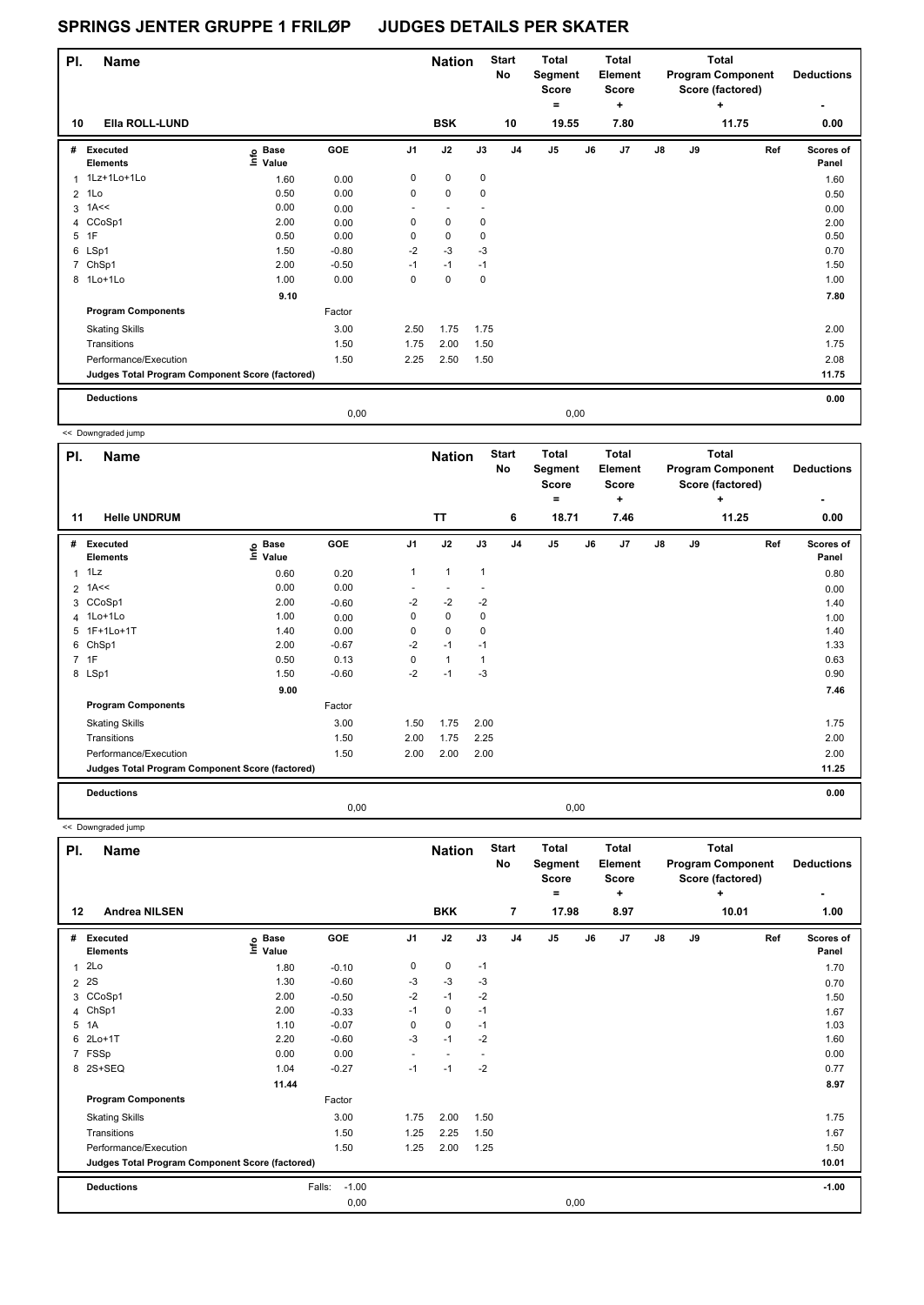| PI.            | <b>Name</b>                                     |   |                                  |         |                          | <b>Nation</b>            |      | <b>Start</b><br>No | <b>Total</b><br>Segment<br><b>Score</b> |      | <b>Total</b><br>Element<br><b>Score</b> |               |    | Total<br><b>Program Component</b><br>Score (factored) | <b>Deductions</b>  |
|----------------|-------------------------------------------------|---|----------------------------------|---------|--------------------------|--------------------------|------|--------------------|-----------------------------------------|------|-----------------------------------------|---------------|----|-------------------------------------------------------|--------------------|
| 13             | <b>Celine FOYN</b>                              |   |                                  |         |                          | <b>AKK</b>               |      | 11                 | ۰<br>17.59                              |      | ٠<br>8.33                               |               |    | ٠<br>9.26                                             | 0.00               |
| #              | Executed<br><b>Elements</b>                     |   | <b>Base</b><br>e Base<br>⊆ Value | GOE     | J <sub>1</sub>           | J2                       | J3   | J <sub>4</sub>     | J <sub>5</sub>                          | J6   | J <sub>7</sub>                          | $\mathsf{J}8$ | J9 | Ref                                                   | Scores of<br>Panel |
|                | 1 LSp1                                          |   | 1.50                             | $-0.30$ | $-1$                     | $-1$                     | $-1$ |                    |                                         |      |                                         |               |    |                                                       | 1.20               |
| $\overline{2}$ | 1Lz                                             | e | 0.60                             | $-0.17$ | $-2$                     | $-1$                     | $-2$ |                    |                                         |      |                                         |               |    |                                                       | 0.43               |
|                | 3 ChSp1                                         |   | 2.00                             | 0.00    | 0                        | $\mathbf 0$              | 0    |                    |                                         |      |                                         |               |    |                                                       | 2.00               |
|                | 4 1A+1Lo                                        |   | 1.60                             | 0.00    | 0                        | 0                        | 0    |                    |                                         |      |                                         |               |    |                                                       | 1.60               |
| 5              | 1F+1Lo+1Lo                                      |   | 1.50                             | 0.00    | 0                        | 0                        | 0    |                    |                                         |      |                                         |               |    |                                                       | 1.50               |
|                | 6 CoSp*                                         |   | 0.00                             | 0.00    | $\overline{\phantom{a}}$ | $\overline{\phantom{a}}$ |      |                    |                                         |      |                                         |               |    |                                                       | 0.00               |
|                | 7 1F                                            |   | 0.50                             | 0.00    | $\Omega$                 | 0                        | 0    |                    |                                         |      |                                         |               |    |                                                       | 0.50               |
| 8              | 1A                                              |   | 1.10                             | 0.00    | 0                        | 0                        | 0    |                    |                                         |      |                                         |               |    |                                                       | 1.10               |
|                |                                                 |   | 8.80                             |         |                          |                          |      |                    |                                         |      |                                         |               |    |                                                       | 8.33               |
|                | <b>Program Components</b>                       |   |                                  | Factor  |                          |                          |      |                    |                                         |      |                                         |               |    |                                                       |                    |
|                | <b>Skating Skills</b>                           |   |                                  | 3.00    | 2.00                     | 1.50                     | 1.00 |                    |                                         |      |                                         |               |    |                                                       | 1.50               |
|                | Transitions                                     |   |                                  | 1.50    | 1.25                     | 1.75                     | 1.25 |                    |                                         |      |                                         |               |    |                                                       | 1.42               |
|                | Performance/Execution                           |   |                                  | 1.50    | 1.75                     | 1.75                     | 1.75 |                    |                                         |      |                                         |               |    |                                                       | 1.75               |
|                | Judges Total Program Component Score (factored) |   |                                  |         |                          |                          |      |                    |                                         |      |                                         |               |    |                                                       | 9.26               |
|                | <b>Deductions</b>                               |   |                                  |         |                          |                          |      |                    |                                         |      |                                         |               |    |                                                       | 0.00               |
|                |                                                 |   |                                  | 0,00    |                          |                          |      |                    |                                         | 0,00 |                                         |               |    |                                                       |                    |

\* Invalid element e Jump take off with wrong edge

| PI.            | <b>Name</b>                                     |                                  |         |                | <b>Nation</b> |             | <b>Start</b><br><b>No</b> | <b>Total</b><br>Segment<br><b>Score</b><br>$=$ |      | <b>Total</b><br>Element<br><b>Score</b><br>٠ |               |    | <b>Total</b><br><b>Program Component</b><br>Score (factored)<br>٠ | <b>Deductions</b>  |
|----------------|-------------------------------------------------|----------------------------------|---------|----------------|---------------|-------------|---------------------------|------------------------------------------------|------|----------------------------------------------|---------------|----|-------------------------------------------------------------------|--------------------|
| 14             | <b>Karianne SKRETTINGLAND</b>                   |                                  |         |                | <b>GKK</b>    |             | 13                        | 17.28                                          |      | 9.27                                         |               |    | 8.01                                                              | 0.00               |
| #              | <b>Executed</b><br><b>Elements</b>              | <b>Base</b><br>e Base<br>E Value | GOE     | J <sub>1</sub> | J2            | J3          | J <sub>4</sub>            | J <sub>5</sub>                                 | J6   | J7                                           | $\mathsf{J}8$ | J9 | Ref                                                               | Scores of<br>Panel |
| $\mathbf{1}$   | 1Lz+1Lo                                         | 1.10                             | $-0.03$ | $-1$           | 0             | 0           |                           |                                                |      |                                              |               |    |                                                                   | 1.07               |
|                | 2 CCoSp1                                        | 2.00                             | $-0.60$ | $-2$           | $-2$          | $-2$        |                           |                                                |      |                                              |               |    |                                                                   | 1.40               |
|                | 3 1A+1Lo+1S                                     | 2.00                             | $-0.07$ | $-1$           | $\mathbf 0$   | $\mathbf 0$ |                           |                                                |      |                                              |               |    |                                                                   | 1.93               |
| $\overline{4}$ | 1A                                              | 1.10                             | 0.07    | 0              | $\mathbf 0$   | 1           |                           |                                                |      |                                              |               |    |                                                                   | 1.17               |
| 5              | FSSp1                                           | 2.00                             | $-0.90$ | -3             | $-3$          | $-3$        |                           |                                                |      |                                              |               |    |                                                                   | 1.10               |
| 6              | 2T<<                                            | 0.40                             | $-0.30$ | $-3$           | $-3$          | $-3$        |                           |                                                |      |                                              |               |    |                                                                   | 0.10               |
|                | 7 ChSt1                                         | 2.00                             | $-0.67$ | $-2$           | $\mathbf 0$   | $-2$        |                           |                                                |      |                                              |               |    |                                                                   | 1.33               |
|                | 8 2S                                            | 1.30                             | $-0.13$ | $-1$           | $\mathbf 0$   | $-1$        |                           |                                                |      |                                              |               |    |                                                                   | 1.17               |
|                |                                                 | 11.90                            |         |                |               |             |                           |                                                |      |                                              |               |    |                                                                   | 9.27               |
|                | <b>Program Components</b>                       |                                  | Factor  |                |               |             |                           |                                                |      |                                              |               |    |                                                                   |                    |
|                | <b>Skating Skills</b>                           |                                  | 3.00    | 1.25           | 1.50          | 0.75        |                           |                                                |      |                                              |               |    |                                                                   | 1.17               |
|                | Transitions                                     |                                  | 1.50    | 1.50           | 2.00          | 1.25        |                           |                                                |      |                                              |               |    |                                                                   | 1.58               |
|                | Performance/Execution                           |                                  | 1.50    | 1.50           | 1.75          | 1.00        |                           |                                                |      |                                              |               |    |                                                                   | 1.42               |
|                | Judges Total Program Component Score (factored) |                                  |         |                |               |             |                           |                                                |      |                                              |               |    |                                                                   | 8.01               |
|                | <b>Deductions</b>                               |                                  |         |                |               |             |                           |                                                |      |                                              |               |    |                                                                   | 0.00               |
|                |                                                 |                                  | 0,00    |                |               |             |                           |                                                | 0,00 |                                              |               |    |                                                                   |                    |

<< Downgraded jump

| PI.            | <b>Name</b>                                     |                           |         |                          | <b>Nation</b>            |                          | <b>Start</b><br>No | Total<br>Segment<br><b>Score</b><br>٠ |    | Total<br>Element<br><b>Score</b><br>٠ |    |    | <b>Total</b><br><b>Program Component</b><br>Score (factored)<br>٠ | <b>Deductions</b>  |
|----------------|-------------------------------------------------|---------------------------|---------|--------------------------|--------------------------|--------------------------|--------------------|---------------------------------------|----|---------------------------------------|----|----|-------------------------------------------------------------------|--------------------|
| 15             | <b>Maria Tran HILLESTAD</b>                     |                           |         |                          | <b>OSK</b>               |                          | 15                 | 15.75                                 |    | 7.36                                  |    |    | 10.39                                                             | 2.00               |
| #              | Executed<br><b>Elements</b>                     | <b>Base</b><br>e<br>Value | GOE     | J <sub>1</sub>           | J2                       | J3                       | J <sub>4</sub>     | J <sub>5</sub>                        | J6 | J7                                    | J8 | J9 | Ref                                                               | Scores of<br>Panel |
| 1              | 1A                                              | 1.10                      | $-0.27$ | $-1$                     | $-2$                     | $-1$                     |                    |                                       |    |                                       |    |    |                                                                   | 0.83               |
| $\overline{2}$ | 2S                                              | 1.30                      | 0.00    | 0                        | $\mathbf 0$              | 0                        |                    |                                       |    |                                       |    |    |                                                                   | 1.30               |
| 3              | LSp1                                            | 1.50                      | $-0.10$ | $-1$                     | 0                        | 0                        |                    |                                       |    |                                       |    |    |                                                                   | 1.40               |
| 4              | 1A+Lo                                           | 1.10                      | $-0.47$ | $-2$                     | $-2$                     | $-3$                     |                    |                                       |    |                                       |    |    |                                                                   | 0.63               |
|                | 5 1Lz+1Lo                                       | 1.10                      | $-0.07$ | $-1$                     | $\mathbf 0$              | $-1$                     |                    |                                       |    |                                       |    |    |                                                                   | 1.03               |
|                | 6 CCoSp                                         | 0.00                      | 0.00    | $\overline{\phantom{a}}$ | $\overline{\phantom{a}}$ | $\overline{\phantom{a}}$ |                    |                                       |    |                                       |    |    |                                                                   | 0.00               |
| $\overline{7}$ | ChSp1                                           | 2.00                      | $-0.33$ | -1                       | 0                        | $-1$                     |                    |                                       |    |                                       |    |    |                                                                   | 1.67               |
| 8              | 1Lo                                             | 0.50                      | 0.00    | 0                        | $\mathbf 0$              | 0                        |                    |                                       |    |                                       |    |    |                                                                   | 0.50               |
|                |                                                 | 8.60                      |         |                          |                          |                          |                    |                                       |    |                                       |    |    |                                                                   | 7.36               |
|                | <b>Program Components</b>                       |                           | Factor  |                          |                          |                          |                    |                                       |    |                                       |    |    |                                                                   |                    |
|                | <b>Skating Skills</b>                           |                           | 3.00    | 1.50                     | 1.75                     | 1.75                     |                    |                                       |    |                                       |    |    |                                                                   | 1.67               |
|                | Transitions                                     |                           | 1.50    | 1.25                     | 2.00                     | 2.25                     |                    |                                       |    |                                       |    |    |                                                                   | 1.83               |
|                | Performance/Execution                           |                           | 1.50    | 1.50                     | 2.00                     | 1.75                     |                    |                                       |    |                                       |    |    |                                                                   | 1.75               |
|                | Judges Total Program Component Score (factored) |                           |         |                          |                          |                          |                    |                                       |    |                                       |    |    |                                                                   | 10.39              |
|                | <b>Deductions</b>                               | Time violation:           | $-2.00$ |                          |                          |                          |                    |                                       |    |                                       |    |    |                                                                   | $-2.00$            |
|                |                                                 |                           | 0,00    |                          |                          |                          |                    | 0,00                                  |    |                                       |    |    |                                                                   |                    |